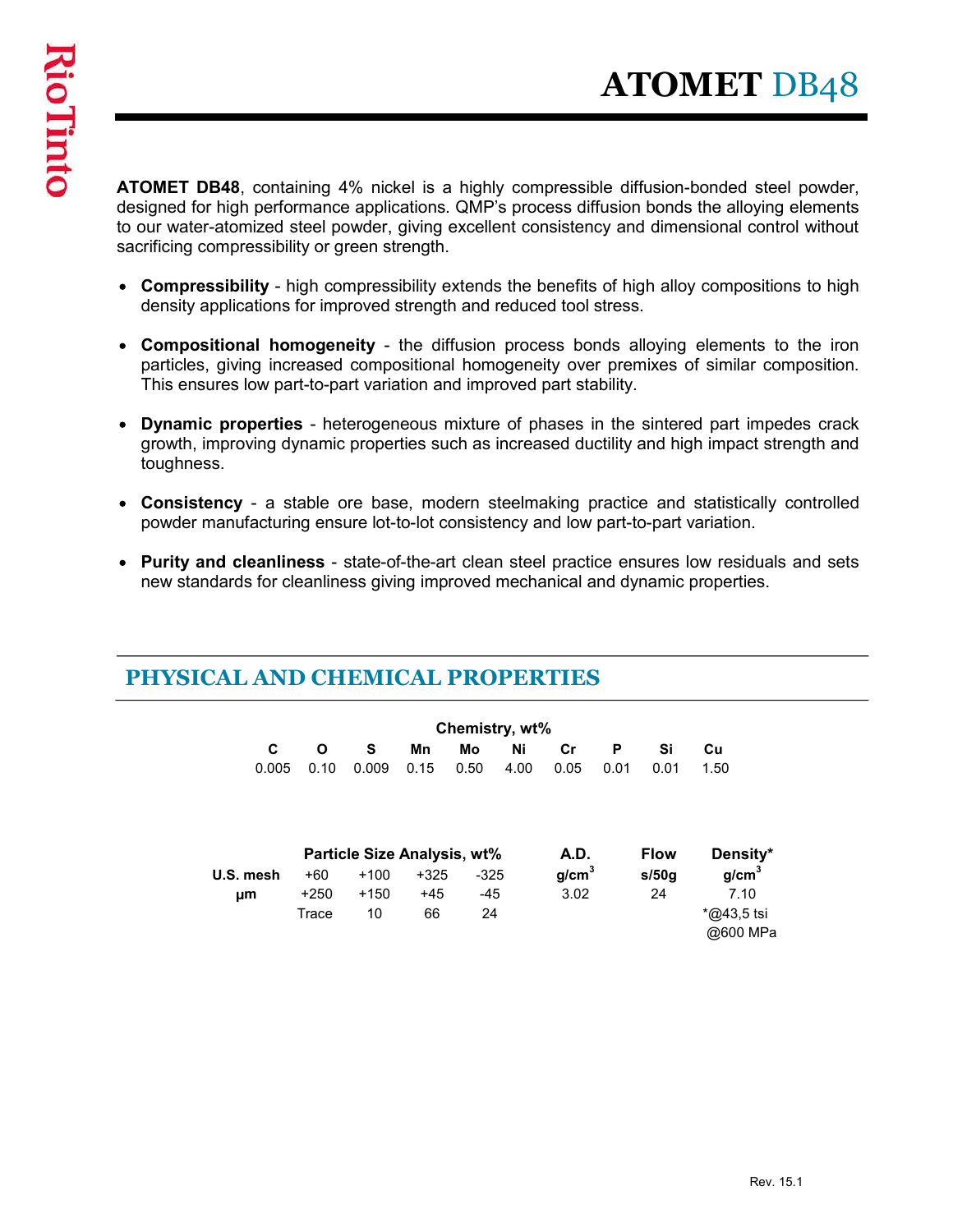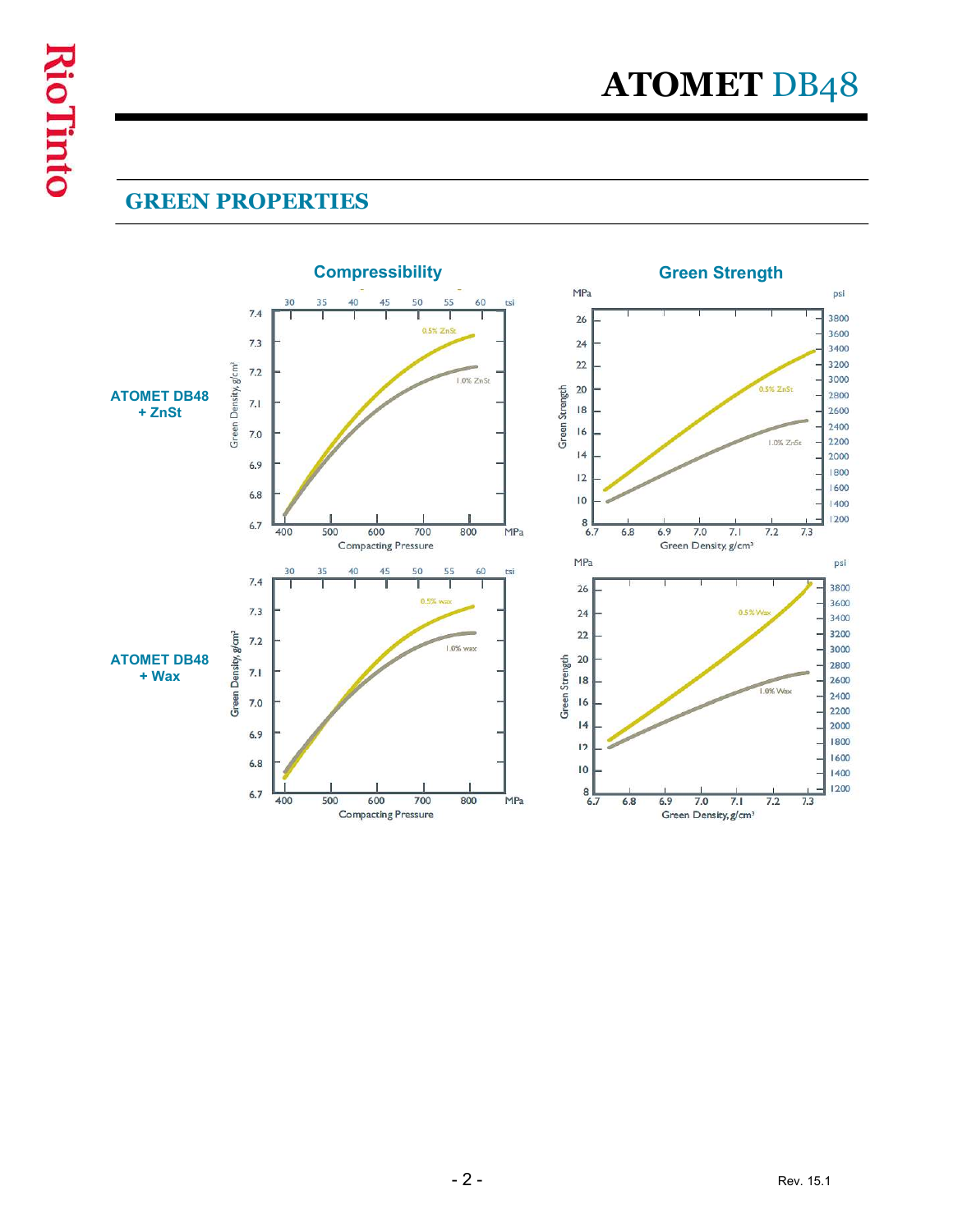# SINTERED PROPERTIES

Composition: ATOMET DB48 + graphite + 0.75 % wax.<br>Sintered in a 90% nitrogen-based atmosphere at 1120°C (2050°F) for 25 minutes. **SINTERED PROPERTIES**<br>
Composition: **ATOMET DB48** + graphite + 0.75 % wax.<br>
Sintered in a 90% nitrogen-based atmosphere at 1120<sup>o</sup>C (2050<sup>o</sup>F) for 25 minutes.<br>
Transverse Rupture Strength<br>
MPA





## Apparent Hardness Dimensional Change



| Apparent Hardness | 66.5<br>64.5<br>62.5<br>60.5<br>58.5<br>56.5<br>54.5<br>52.5<br>$\circ$ | 0.3<br>0.4                        | 0.5<br>Sintered Carbon, %                |      | $72$ g/cm <sup>3</sup><br>$7.0$ g/cm <sup>3</sup><br>$6.8$ g/cm <sup>3</sup><br>0.6 | 0.7  |       | 0.15<br>0.10<br>Dimensional Change<br>(% from de size)<br>0.05<br>0.00<br>$-0.05$<br>$-0.10$<br>$-0.15$ | 0.3<br>0.4 | $7.2$ g/cm <sup>1</sup><br>$7.0$ $g/cm3$<br>$6.8$ g/cm <sup>3</sup><br>0.5<br>Sintered Carbon, % | 0.6<br>0.7                     |           |                  |
|-------------------|-------------------------------------------------------------------------|-----------------------------------|------------------------------------------|------|-------------------------------------------------------------------------------------|------|-------|---------------------------------------------------------------------------------------------------------|------------|--------------------------------------------------------------------------------------------------|--------------------------------|-----------|------------------|
|                   | Density Graphite                                                        | Sintered Added Combined<br>Carbon | <b>Transverse</b><br>Rupture<br>Strength |      | <b>Tensile</b><br>Strength                                                          |      |       | Yield<br><b>Strength</b>                                                                                | Elongation | <b>Hardness</b>                                                                                  | Apparent Dimensional<br>Change |           | Impact<br>Energy |
| g/cm <sup>3</sup> | $\%$                                                                    | $\%$                              | MPa                                      | kpsi | MPa                                                                                 | kpsi | MPa   | kpsi                                                                                                    | %          | <b>HRA</b>                                                                                       | $\%$                           | J         | Ib-ftf           |
| 6.80              | 0.35                                                                    | 0.31                              | 1166                                     | 169  | 566                                                                                 | 82   | 366   | 53                                                                                                      | 1.8        | 51.5                                                                                             | $-0.06$                        | 14        | 10               |
| 7.00              | 0.35                                                                    | 0.31                              | 1386                                     | 201  | 641                                                                                 | 94   | 393   | 57                                                                                                      | 2.4        | 55.0                                                                                             | 0.01                           | 20        | $16\,$           |
| 7.20              | 0.35                                                                    | 0.31                              | 1566                                     | 227  | 703                                                                                 | 103  | 428   | 62                                                                                                      | 2.5        | 57.5                                                                                             | 0.09                           | 33        | 25               |
| 6.80              | 0.65                                                                    | 0.57                              | 1248                                     | 181  | 628                                                                                 | 92   | 455   | 66                                                                                                      | 0.8        | 60.0                                                                                             | $-0.09$                        | 14        | $10$             |
| 7.00              | 0.65                                                                    | 0.57                              | 1469                                     | 213  | 710                                                                                 | 104  | 469   | 68                                                                                                      | 1.0        | 62.0                                                                                             | $-0.03$                        | 19        | 14               |
| 7.20              | 0.65                                                                    | 0.57                              | 1648                                     | 239  | 779                                                                                 | 113  | 524   | 76                                                                                                      | 1.1        | 63.8                                                                                             | 0.09                           | 24        | 18               |
| 6.80              | 0.75                                                                    | 0.67                              | 1130                                     | 164  | 586                                                                                 | 85   | 441   | 64                                                                                                      | 0.6        | 61.5                                                                                             | $-0.11$                        | 12        | 9                |
| 7.00              | 0.75                                                                    | 0.67                              | 1345                                     | 195  | 669                                                                                 | 97   | 455   | 66                                                                                                      | 0.7        | 62.8                                                                                             | $-0.04$                        | 18        | 13               |
| 7.20              | 0.75                                                                    | 0.67                              | 1531                                     | 222  | 724                                                                                 | 105  | 510   | $74\,$                                                                                                  | 0.8        | 65.3                                                                                             | 0.10                           | 20        | 15               |
|                   |                                                                         |                                   |                                          |      |                                                                                     |      | $-3-$ |                                                                                                         |            |                                                                                                  |                                | Rev. 15.1 |                  |